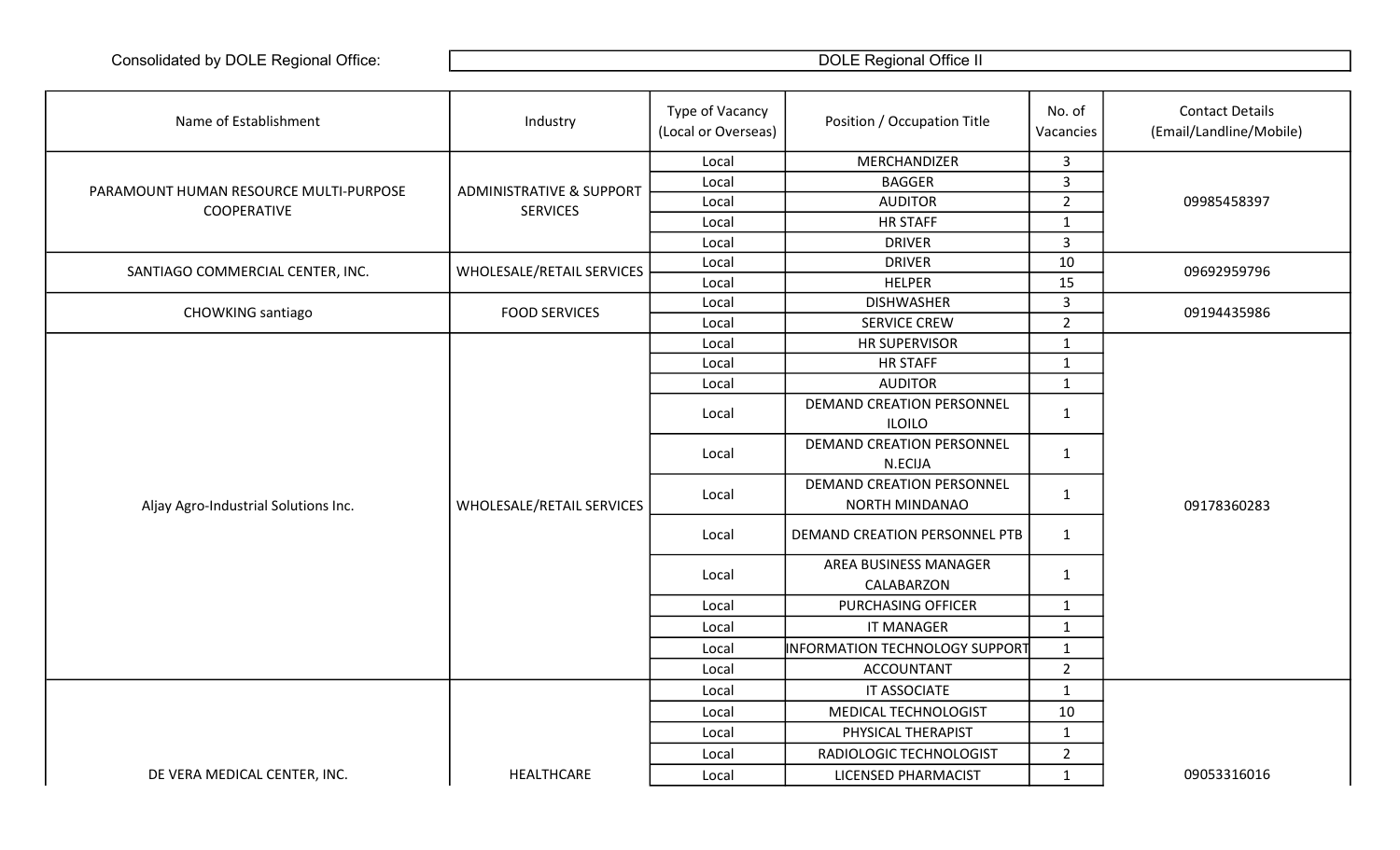| Name of Establishment                         | Industry                   | Type of Vacancy<br>(Local or Overseas) | Position / Occupation Title            | No. of<br>Vacancies | <b>Contact Details</b><br>(Email/Landline/Mobile) |
|-----------------------------------------------|----------------------------|----------------------------------------|----------------------------------------|---------------------|---------------------------------------------------|
|                                               |                            | Local                                  | <b>STAFF NURSE</b>                     | $\mathbf{1}$        |                                                   |
|                                               |                            | Local                                  | <b>MEDICAL RECORDS CLERK</b>           | $\mathbf{1}$        |                                                   |
|                                               |                            | Local                                  | <b>ADMITTING CLERK</b>                 | $\mathbf{1}$        |                                                   |
|                                               |                            | Local                                  | <b>NURSING ASSISTANT</b>               | $\mathbf{3}$        |                                                   |
|                                               |                            | Local                                  | MERCHANDISER                           | $5\phantom{.}$      |                                                   |
|                                               |                            | Local                                  | <b>BRANCH MANAGER</b>                  | $5\phantom{.}$      |                                                   |
| CAGAYAN APPLIANCE CENTER                      | WHOLESALE/RETAIL SERVICES  | Local                                  | <b>CREDIT &amp; COLLECTION OFFICER</b> | $\mathbf{3}$        | 09176347637                                       |
|                                               |                            | Local                                  | <b>SALES RECEPTIONIST</b>              | $5\phantom{.}$      |                                                   |
|                                               |                            | Local                                  | <b>CASHIERS</b>                        | 5                   |                                                   |
|                                               |                            | Local                                  | <b>INVENTORY CONTROLLER</b>            | $\mathbf{3}$        |                                                   |
|                                               |                            | Local                                  | <b>CUSTOMER ASSISTANT</b>              | $\mathbf{3}$        |                                                   |
|                                               |                            | Local                                  | <b>CASHIER</b>                         | 10                  |                                                   |
|                                               | WHOLESALE/RETAIL SERVICES  | Local                                  | <b>CLERK</b>                           | 10                  | 09983776885                                       |
| SANFORD MARKETING CORPORATION-SAVEMORE MARKET |                            | Local                                  | <b>BAGGER</b>                          | 10                  |                                                   |
|                                               |                            | Local                                  | <b>CUSTOMER ASSISTANT</b>              | $\overline{3}$      |                                                   |
|                                               |                            | Local                                  | <b>CASHIER</b>                         | 10                  |                                                   |
|                                               |                            | Local                                  | <b>CLERK</b>                           | 10                  |                                                   |
|                                               |                            | Local                                  | <b>BAGGER</b>                          | 10                  |                                                   |
|                                               |                            | Local                                  | MARKETING ASSISTANT                    | $\mathbf{1}$        |                                                   |
|                                               |                            | Local                                  | <b>IT STAFF</b>                        | $\mathbf{1}$        |                                                   |
| TOYOTA ISABELA, INC.                          | <b>AUTOMOTIVE</b>          | Local                                  | <b>AUDIT STAFF</b>                     | $\mathbf{1}$        | 09778363170                                       |
|                                               |                            | Local                                  | <b>BUILDING ADMIN</b>                  | $\mathbf{1}$        |                                                   |
|                                               |                            | Local                                  | <b>AUTOMOTIVE TECHNICIAN</b>           | 4                   |                                                   |
|                                               |                            | Local                                  | <b>CUSTOMER RELATIONS STAFF</b>        | $\mathbf{1}$        |                                                   |
|                                               |                            | Local                                  | <b>DRIVER</b>                          | 5                   |                                                   |
|                                               |                            | Local                                  | <b>DELIVERY HELPER</b>                 | $\mathbf{3}$        |                                                   |
|                                               |                            | Local                                  | MERCHANDISER                           | $\sqrt{5}$          |                                                   |
|                                               |                            | Local                                  | <b>REFILLER</b>                        | 5                   |                                                   |
|                                               | WHOLESALE/RETAIL SERVICES- | Local                                  | <b>CASHIER</b>                         | 5                   |                                                   |
| CHEERS TRADESTAR, INC.                        | <b>DISTRIBI ITION</b>      | Local                                  | <b>BAGGER</b>                          | 5                   | 09176356324                                       |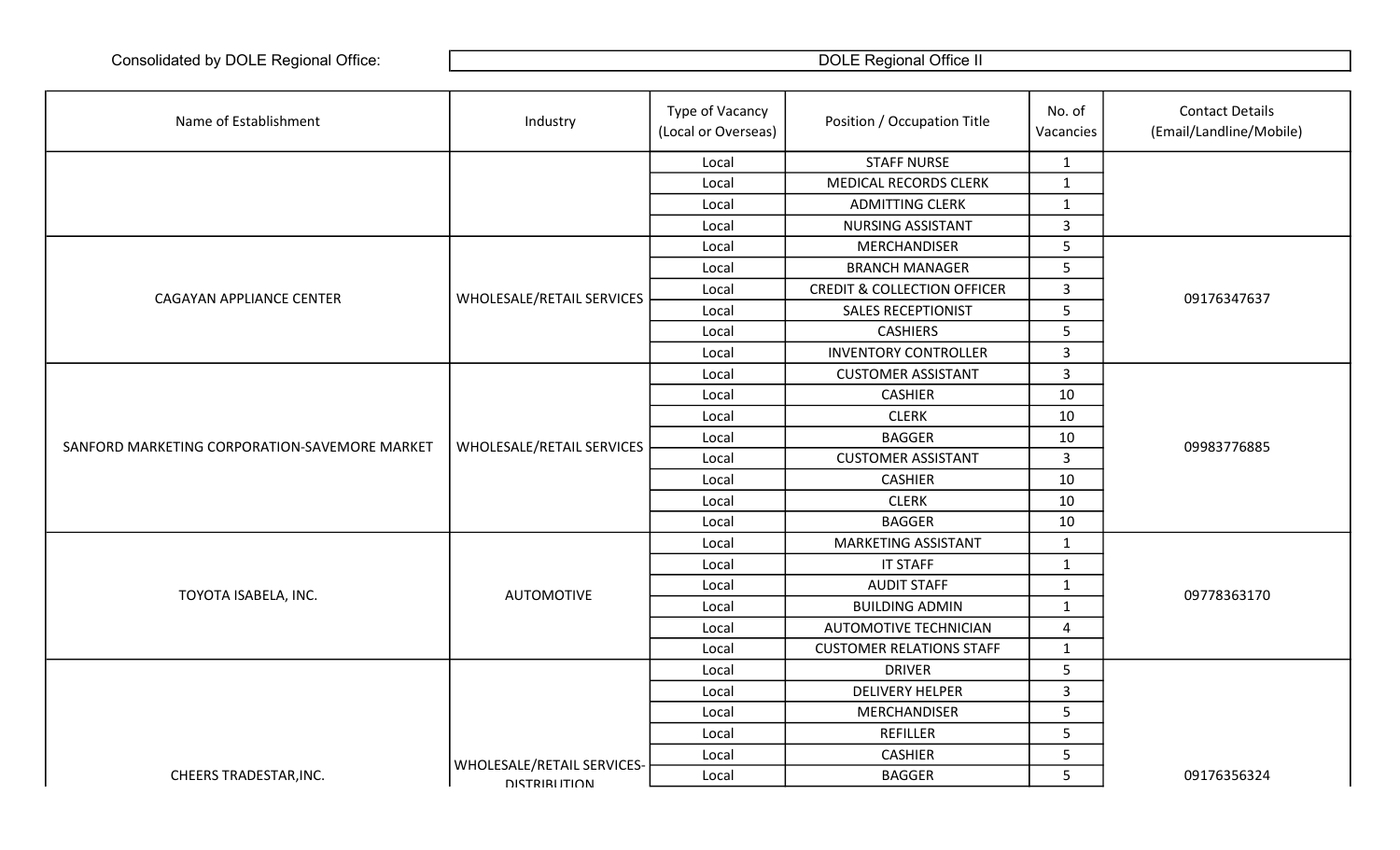| Name of Establishment                | Industry                         | Type of Vacancy<br>(Local or Overseas) | Position / Occupation Title     | No. of<br>Vacancies     | <b>Contact Details</b><br>(Email/Landline/Mobile) |
|--------------------------------------|----------------------------------|----------------------------------------|---------------------------------|-------------------------|---------------------------------------------------|
|                                      | <del>יוטו ו טשווודכוש</del>      | Local                                  | <b>JUNIOR SALESMAN</b>          | $\overline{2}$          |                                                   |
|                                      |                                  | Local                                  | <b>AUDITOR</b>                  | $\overline{2}$          |                                                   |
|                                      |                                  | Local                                  | <b>HR STAFF</b>                 | $\mathbf{1}$            |                                                   |
|                                      |                                  | Local                                  | <b>RECRUITMENT STAFF</b>        | $\mathbf{1}$            |                                                   |
|                                      |                                  | Local                                  | <b>SERVICE CREW</b>             | $\overline{3}$          |                                                   |
|                                      |                                  | Local                                  | <b>FARM MANAGER</b>             | $\mathbf{1}$            |                                                   |
| LIANGCO FOODS AND ALLIED SERVICES    | <b>FOOD SERVICES</b>             | Local                                  | <b>STORE MANAGER</b>            | 3                       | 09176888600                                       |
|                                      |                                  | Local                                  | DRIVER MAINTENANCE CREW         | $\overline{4}$          |                                                   |
|                                      |                                  | Local                                  | <b>FULL SERVICE CREW</b>        | 20                      |                                                   |
|                                      |                                  | Local                                  | <b>IT STAFF</b>                 | $\mathbf{1}$            |                                                   |
| SAFECCO                              | <b>FINANCIAL INTERMEDIARIES</b>  | Local                                  | <b>ACCOUNTING CLERK</b>         | $\mathbf{1}$            | 09755275981                                       |
|                                      |                                  | Local                                  | <b>CASHIER</b>                  | $\mathbf{1}$            |                                                   |
|                                      |                                  | Local                                  | PASTRY CHEF                     | $\mathbf{1}$            | 09177777376                                       |
|                                      |                                  | Local                                  | AIRCON MAINTENANCE / TECHNICIAN | $\mathbf{1}$            |                                                   |
|                                      |                                  | Local                                  | RESTAURANT SUPERVISOR           | $\mathbf{1}$            |                                                   |
| Isabela Zen Hotel & Restaurant Corp. | <b>HOTEL &amp; RESTAURANTS</b>   | Local                                  | FOOD ATTENDANT                  | $\mathbf{1}$            |                                                   |
|                                      |                                  | Local                                  | HOUSEKEEPING - ROOM ATTENDANT   | $\mathbf{1}$            |                                                   |
|                                      |                                  | Local                                  | <b>DISHWASHER</b>               | $\mathbf{1}$            |                                                   |
|                                      |                                  | Local                                  | A/R CUSTODIAN                   | $\mathbf{1}$            |                                                   |
|                                      | WHOLESALE/RETAIL SERVICES-       | Local                                  | <b>DELIVERY DRIVER</b>          | $\overline{2}$          |                                                   |
| <b>GRUPO MARILEN INC.</b>            | <b>DISTRIBUTION</b>              | Local                                  | <b>SALES PERSONNEL</b>          | $\overline{2}$          | 09190011107                                       |
|                                      |                                  | Local                                  | <b>ASSISTANT MECHANIC</b>       | $\overline{2}$          |                                                   |
|                                      |                                  | Local                                  | CERTIFIED PUBLIC ACCOUNTANT     | $\mathbf{1}$            |                                                   |
|                                      |                                  | Local                                  | <b>WAREHOUSE CLERK</b>          | $\overline{2}$          |                                                   |
| Laicom Sales and Promotions Inc.     | WHOLESALE/RETAIL SERVICES-       | Local                                  | MTAS (BOOKING SALESMAN)         | $\mathbf{1}$            | 09123778490                                       |
|                                      | <b>DISTRIBUTION</b>              | Local                                  | <b>DRIVER</b>                   | $\overline{\mathbf{4}}$ |                                                   |
|                                      |                                  | Local                                  | <b>ACCOUNTING CLERK</b>         | $\mathbf{1}$            |                                                   |
| Santiago Community Drug Store (SCDG) | <b>WHOLESALE/RETAIL SERVICES</b> | Local                                  | <b>AUDIT CLERK</b>              | $\overline{2}$          |                                                   |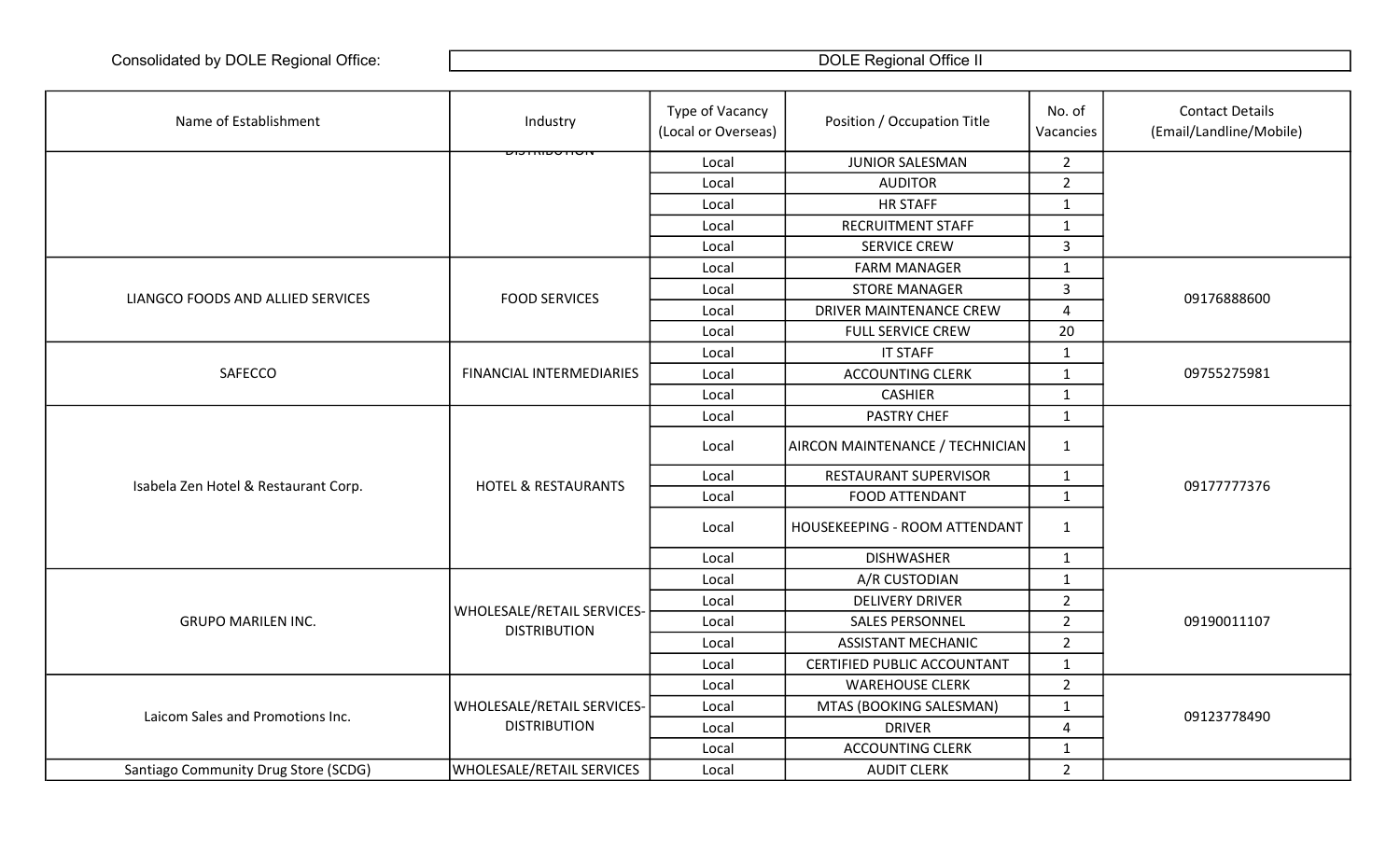| Name of Establishment                         | Industry                        | Type of Vacancy<br>(Local or Overseas) | Position / Occupation Title     | No. of<br>Vacancies | <b>Contact Details</b><br>(Email/Landline/Mobile) |
|-----------------------------------------------|---------------------------------|----------------------------------------|---------------------------------|---------------------|---------------------------------------------------|
| Comlai Corporation                            | WHOLESALE/RETAIL SERVICES       | Local                                  | <b>AUDIT HEAD</b>               | $\mathbf{1}$        | 09123778490                                       |
|                                               |                                 | Local                                  | <b>SENIOR SALESMAN</b>          | 1                   |                                                   |
|                                               |                                 | Local                                  | <b>ASSISTANT MANAGER</b>        | $\mathbf{1}$        |                                                   |
| QSJ MOTORS PHILS INC. - ISABELA BRANCH        | WHOLESALE/RETAIL SERVICES       | Local                                  | <b>SALES EXCUTIVE</b>           | $\overline{2}$      | 09176238078                                       |
|                                               |                                 | Local                                  | <b>AUTOMOTIVE MECHANIC</b>      | $2^{\circ}$         |                                                   |
|                                               |                                 | Local                                  | <b>AUTOMOTIVE ELECTRICIAN</b>   | $\mathbf{1}$        |                                                   |
| <b>FUNDLINE FINANCE CORPORATION</b>           | <b>FINANCIAL INTERMEDIARIES</b> | Local                                  | <b>MARKETING ASSOCIATE</b>      | $\overline{2}$      | 09984466862 /<br>09553564253                      |
| JANMARCH LENDING INVESTOR CORP                | <b>FINANCIAL INTERMEDIARIES</b> | Local                                  | RIDER/ PRODUCT PROMOTER         | $\overline{2}$      | 09917187092                                       |
|                                               |                                 | Local                                  | <b>CUSTOMER ASSISTANT</b>       | 8                   |                                                   |
| SANFORD MARKETING CORPORATION-SAVEMORE MARKET | WHOLESALE/RETAIL SERVICES       | Local                                  | <b>CASHIER</b>                  | 10                  | 09265515460                                       |
| (BAYOMBONG)                                   |                                 | Local                                  | <b>CLERK</b>                    | 10                  |                                                   |
|                                               |                                 | Local                                  | <b>BAGGER</b>                   | 10                  |                                                   |
| AGRIBASE CHEMICAL INC                         | WHOLESALE/RETAIL SERVICES       | Local                                  | <b>BRANCH ACCOUNT EXECUTIVE</b> | 8                   | 09754907158                                       |
|                                               |                                 | Local                                  | DISTRIBUTION ACCOUNTS EXECUTIVE | $\overline{4}$      |                                                   |
|                                               |                                 | Local                                  | <b>TRANSPORT CREW</b>           | $\overline{2}$      |                                                   |
|                                               |                                 | Local                                  | <b>CASHIER</b>                  | 12                  |                                                   |
|                                               |                                 | Local                                  | <b>WHOLESALE CLERK</b>          | $\mathbf{1}$        |                                                   |
|                                               |                                 | Local                                  | <b>CS</b>                       | $\mathbf 1$         | 09977847851                                       |
| NUEBE SERVICE COOPERATIVE                     | <b>FINANCIAL INTERMEDIARIES</b> | Local                                  | SALES ASSISTANT                 | $\overline{3}$      |                                                   |
|                                               |                                 | Local                                  | RECEIVING CLERK                 | $\mathbf{1}$        |                                                   |
|                                               |                                 | Local                                  | <b>ENCODER</b>                  | $\mathbf 1$         |                                                   |
|                                               |                                 | Local                                  | <b>DOCUMENTATION CLERK</b>      | $\mathbf{1}$        |                                                   |
|                                               |                                 | Local                                  | B. O Custodian                  | $\mathbf{1}$        |                                                   |
|                                               |                                 | Local                                  | WAREHOUSEMAN                    | $\mathbf{1}$        |                                                   |
|                                               |                                 | Local                                  | <b>BRANCH MANAGER</b>           | $\mathbf{1}$        |                                                   |
|                                               |                                 | Local                                  | <b>BRANCH SECRETARY</b>         | $\mathbf{3}$        |                                                   |
|                                               |                                 | Local                                  | SALES ASSOCIATE                 | 4                   |                                                   |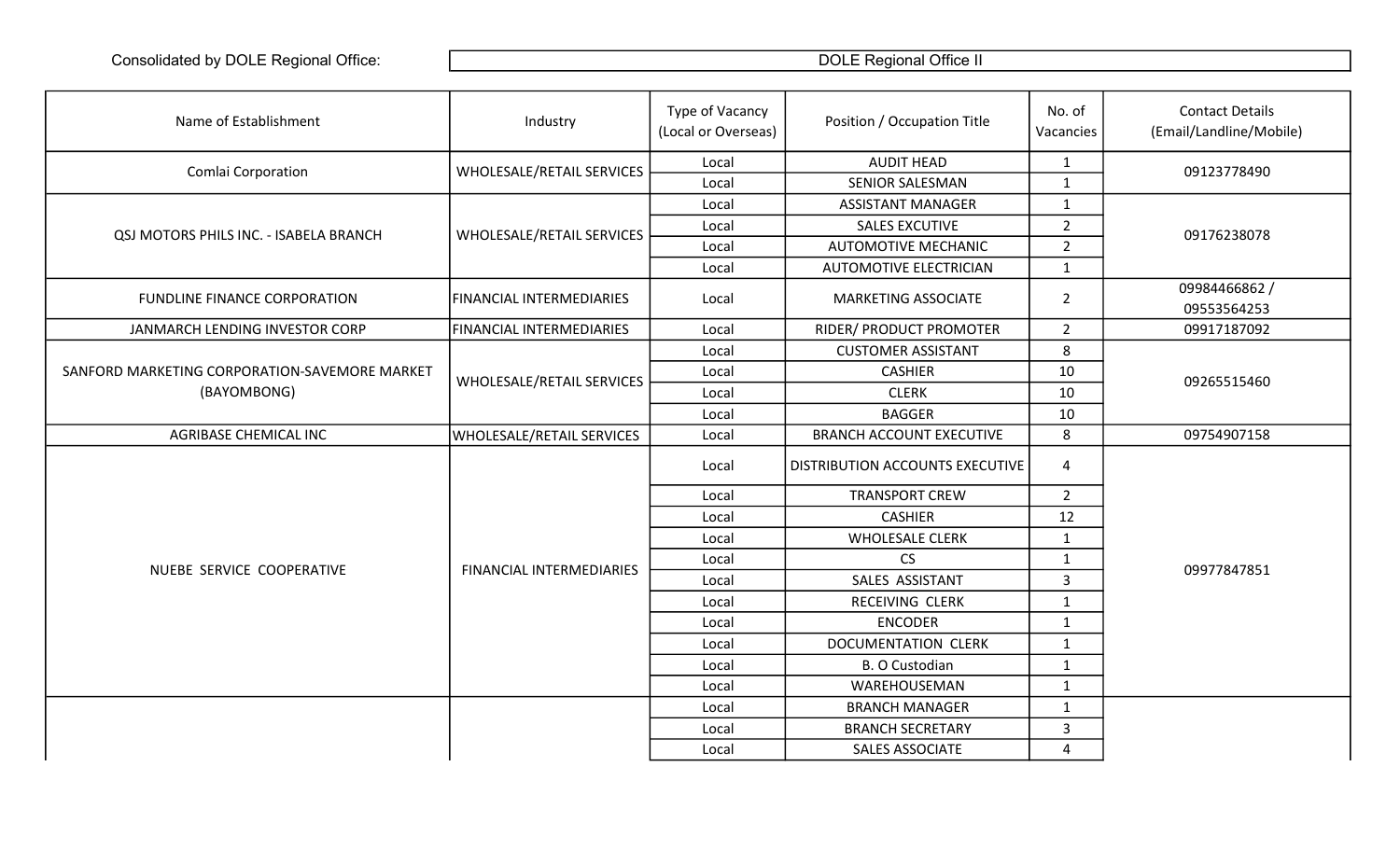| Name of Establishment                                                                   | Industry                    | Type of Vacancy<br>(Local or Overseas) | Position / Occupation Title                              | No. of<br>Vacancies | <b>Contact Details</b><br>(Email/Landline/Mobile) |
|-----------------------------------------------------------------------------------------|-----------------------------|----------------------------------------|----------------------------------------------------------|---------------------|---------------------------------------------------|
|                                                                                         |                             | Local                                  | <b>CREDIT INVESTIGATOR AND ACCOUNT</b><br><b>OFFICER</b> | $\overline{a}$      |                                                   |
|                                                                                         |                             | Local                                  | <b>BRANCH/SERVICE MECHANIC</b>                           | 5                   |                                                   |
| EQUITY MACHINERIES, INC.                                                                | WHOLESALE/RETAIL SERVICES   | Local                                  | <b>COMPANY/BRANCH DRIVER</b>                             | $5\phantom{.}$      | 09977847851                                       |
|                                                                                         |                             | Local                                  | LICENSED AGRICULTURAL AND<br><b>BIOSYSTEMS ENGINEER</b>  | $\overline{2}$      |                                                   |
|                                                                                         |                             | Local                                  | <b>MECHANICAL ENGINEER</b>                               | $\mathbf{1}$        |                                                   |
|                                                                                         |                             | Local                                  | <b>COMPLIANCE OFFICER</b>                                | $\mathbf{1}$        |                                                   |
|                                                                                         |                             | Local                                  | <b>COMPLIANCE STAFF</b>                                  | $\mathbf{3}$        |                                                   |
|                                                                                         |                             | Local                                  | HR ASSISTANT                                             | $\mathbf{1}$        |                                                   |
|                                                                                         |                             | Local                                  | <b>ADMIN OFFICER</b>                                     | $\mathbf{1}$        |                                                   |
|                                                                                         |                             | Local                                  | marketing Manager                                        | $\mathbf{1}$        |                                                   |
|                                                                                         |                             | Local                                  | purchasing manager                                       | $\mathbf{1}$        |                                                   |
|                                                                                         |                             | Local                                  | book keeper                                              | $\mathbf{1}$        |                                                   |
|                                                                                         |                             | Local                                  | hotel and restaurant manager                             | $\mathbf{1}$        |                                                   |
| Rang-Ay Eco-Adventure and Resort Corp.                                                  | <b>HOSPITALITY INDUSTRY</b> | Local                                  |                                                          | $\mathbf{1}$        | 09369835213                                       |
|                                                                                         |                             | Local                                  | service crew                                             | $\overline{2}$      |                                                   |
|                                                                                         |                             | Local                                  | cashier                                                  | $\mathbf{3}$        |                                                   |
|                                                                                         |                             | Local                                  | utility man                                              | $\overline{2}$      |                                                   |
|                                                                                         |                             | Local                                  | room boy                                                 | $\overline{2}$      |                                                   |
|                                                                                         |                             | Local                                  | hr staff                                                 | $\overline{2}$      |                                                   |
| MEDICAL COLLEGE OF NORTHERN PHLIPPINES                                                  | <b>EDUCATIONAL SERVICES</b> | Local                                  | <b>INSTRUCTORS</b>                                       | 15                  |                                                   |
| MEDICAL COLLEGE OF NORTHERN PHLIPPINES/<br>INTERNATIONAL SCHOOL OF ASIA AND THE PACIFIC | <b>EDUCATIONAL SERVICES</b> | Local                                  | NON-TEACHING                                             | 10                  | 09361989840                                       |
| AGRIBASE CHEMICAL INC                                                                   | WHOLESALE/RETAIL SERVICES   | Local                                  | <b>BRANCH ACCOUNT EXECUTIVE</b>                          | 10                  | 09754907158                                       |
|                                                                                         |                             | Local                                  | <b>TRANSPORT CREW</b>                                    | 5                   |                                                   |
|                                                                                         |                             | Local                                  | <b>Operations Manager</b>                                | $\mathbf{1}$        |                                                   |
|                                                                                         |                             | Local                                  | <b>HR Staff</b>                                          | $\overline{3}$      |                                                   |
|                                                                                         |                             | Local                                  | Auditor, Accounting Staff, AR<br>Custodian               | 5                   |                                                   |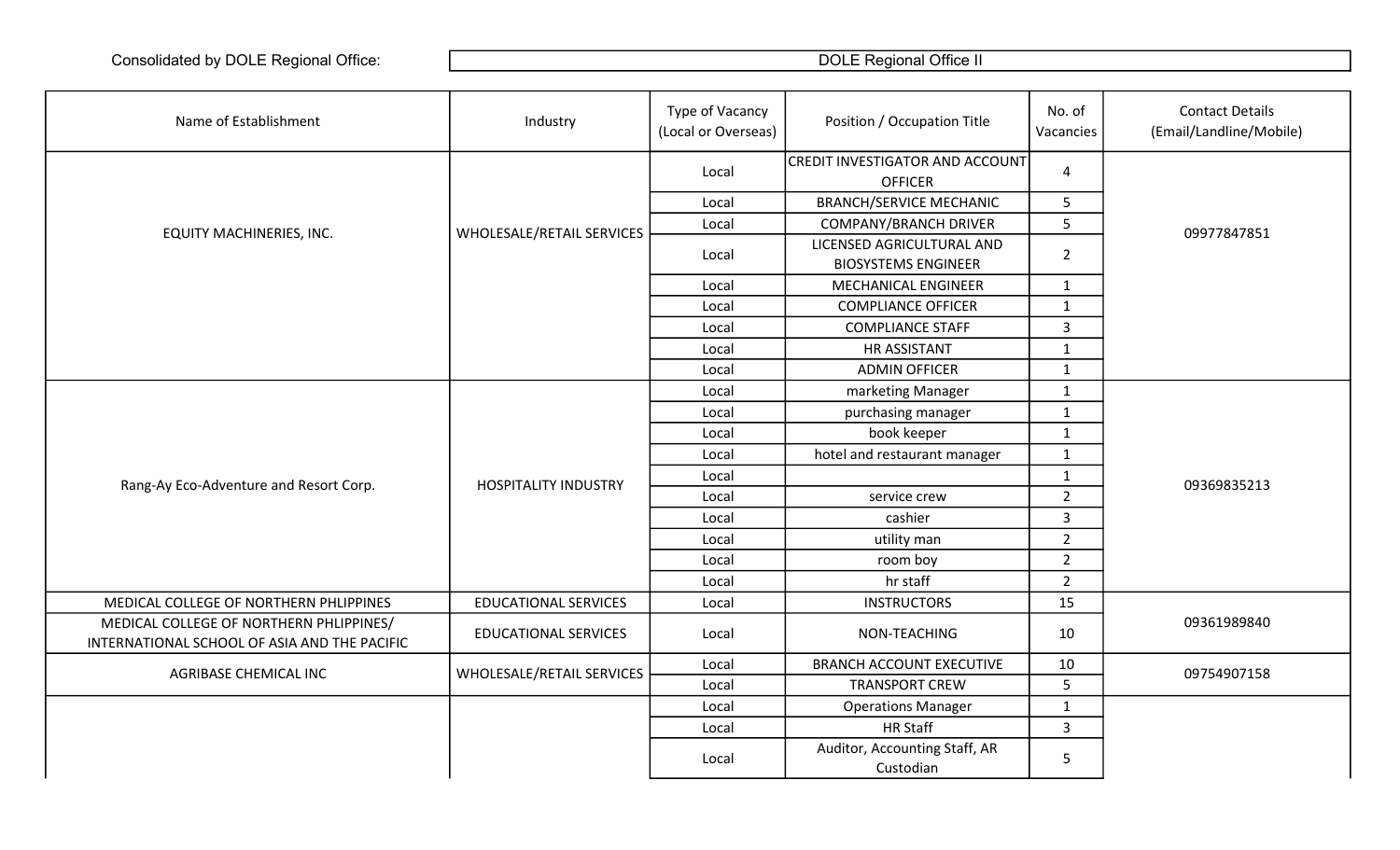| Name of Establishment                             | Industry                            | Type of Vacancy<br>(Local or Overseas) | Position / Occupation Title             | No. of<br>Vacancies | <b>Contact Details</b><br>(Email/Landline/Mobile) |
|---------------------------------------------------|-------------------------------------|----------------------------------------|-----------------------------------------|---------------------|---------------------------------------------------|
|                                                   |                                     | Local                                  | <b>Field Supervisor</b>                 | $2^{\circ}$         |                                                   |
|                                                   |                                     | Local                                  | Salesman                                | 11                  |                                                   |
| <b>DMAYA Plus Enterprises</b>                     | WHOLESALE/RETAIL SERVICES           | Local                                  | <b>Security Guard</b>                   | $\overline{3}$      | 09398060000                                       |
|                                                   |                                     | Local                                  | Warehouseman                            | $\mathbf{1}$        |                                                   |
|                                                   |                                     | Local                                  | Driver                                  | 14                  |                                                   |
|                                                   |                                     | Local                                  | Pump Attendant                          | $2^{\circ}$         |                                                   |
|                                                   |                                     | Local                                  | <b>Bagger</b>                           | 3                   |                                                   |
|                                                   |                                     | Local                                  | Helper                                  | 25                  |                                                   |
| CAGAYAN VALLEY DRUG CORP-MERCURY DRUG             | <b>HEALTH &amp; PERSONAL CARE</b>   | Local                                  | PHARMACY ASST- MALE                     | 4                   | 09451129115                                       |
|                                                   |                                     | Local                                  | LICENSED PHARMACIST                     | $\overline{3}$      | 09451129115                                       |
|                                                   |                                     | Local                                  | <b>HR ASSISTANT</b>                     | $\mathbf{1}$        |                                                   |
|                                                   |                                     | Local                                  | <b>HR ASSISTANT</b>                     | $\mathbf{1}$        |                                                   |
|                                                   |                                     | Local                                  | HR TRAINING AND PERFORMANCE             | $\mathbf{1}$        |                                                   |
| <b>ROPALI CORPORATION</b>                         | WHOLESALE/RETAIL SERVICES           |                                        | DEVELOPMENT                             |                     | 09175632430                                       |
|                                                   |                                     | Local                                  | <b>AUDITOR</b>                          | $\overline{2}$      |                                                   |
|                                                   |                                     | Local                                  | <b>ACCOUNTING SUPERVISOR</b>            | $\mathbf{1}$        |                                                   |
|                                                   |                                     | Local                                  | AREA REGISTRATION OFFICER               | $\overline{2}$      |                                                   |
|                                                   |                                     | Local                                  | Cashier                                 | 10                  |                                                   |
| Staff Search Asia Service Cooperative (Jollibee : | <b>ADMINISTRATIVE &amp; SUPPORT</b> | Local                                  | Kitchen Staff                           | 15                  | 09774771878                                       |
| Service Crew)                                     | <b>SERVICES</b>                     | Local                                  | <b>Dinning Staff</b>                    | 10                  |                                                   |
|                                                   |                                     | Local                                  | Cleaner Incharge                        | 5                   |                                                   |
| JANMARCH LENDING INVESTOR CORP.                   | <b>FINANCIAL INTERMEDIARIES</b>     | Local                                  | PRODUCT PROMOTER                        | 6                   | 09917187092                                       |
|                                                   |                                     | Local                                  | <b>CHECK OUT SUPERVISOR</b>             | $\mathbf{1}$        |                                                   |
|                                                   |                                     | Local                                  | <b>WAREHOUSE / RECEIVING SUPERVISOR</b> | $\mathbf{1}$        |                                                   |
|                                                   |                                     | Local                                  | <b>ENGINEERING STAFF</b>                | $\overline{2}$      |                                                   |
|                                                   |                                     | Local                                  | MAN RESOURCE ASSISTANT/ SUPERVIS        | $1\,$               |                                                   |
| PUREGOLD PRICE CLUB, INC.                         | WHOLESALE/RETAIL SERVICES           | Local                                  | <b>AUDIT STAFF</b>                      | $\mathbf{1}$        | 09057670051                                       |
|                                                   |                                     | Local                                  | <b>INVENTORY CONTROL STAFF</b>          | $\mathbf{1}$        |                                                   |
|                                                   |                                     | Local                                  | <b>TREASURY STAFF</b>                   | $\mathbf{1}$        |                                                   |
|                                                   |                                     | Local                                  | <b>ADMINISTRATIVE STAFF</b>             | $\mathbf{1}$        |                                                   |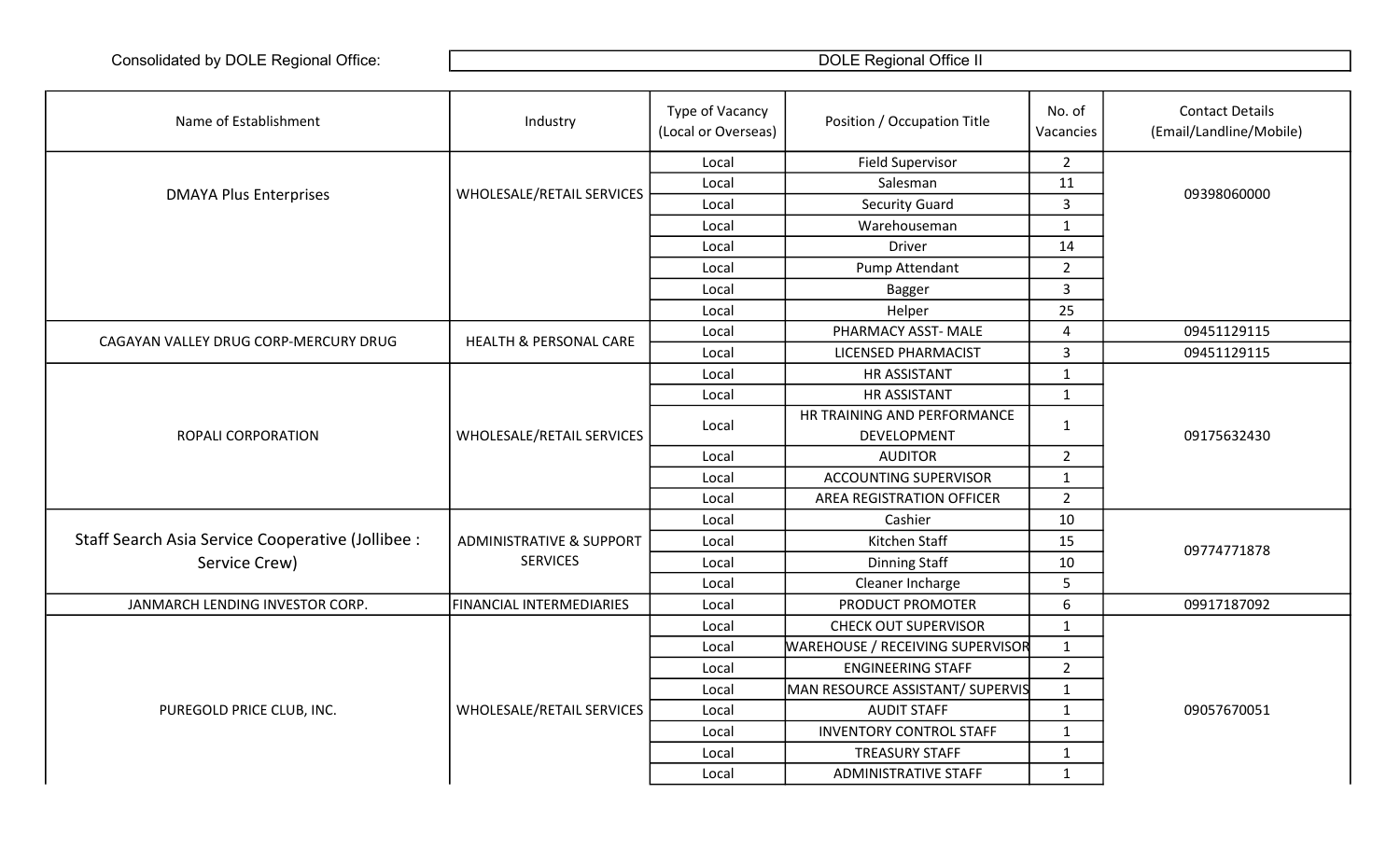| Name of Establishment                        | Industry                              | Type of Vacancy<br>(Local or Overseas) | Position / Occupation Title                                  | No. of<br>Vacancies | <b>Contact Details</b><br>(Email/Landline/Mobile) |
|----------------------------------------------|---------------------------------------|----------------------------------------|--------------------------------------------------------------|---------------------|---------------------------------------------------|
|                                              |                                       | Local                                  | TECHNICAL SUPPORT STAFF                                      | $\mathbf{1}$        |                                                   |
|                                              |                                       | Local                                  | <b>STORE MANAGER</b>                                         | $\overline{2}$      |                                                   |
| GOLDEN ABC, INC.                             | MANPOWER/PLACEMENT                    | Local                                  | <b>CUSTODIAN</b>                                             | $\mathsf{3}$        | 09171266650                                       |
|                                              | <b>AGENCIES</b>                       | Local                                  | <b>CASHIER</b>                                               | $\overline{2}$      |                                                   |
|                                              |                                       | Local                                  | STOCKMAN/SALES STAFF                                         | $\overline{7}$      |                                                   |
| 1st Northern International Placement Inc.    | MANPOWER/PLACEMENT<br><b>AGENCIES</b> | Overseas                               | <b>NURSE</b>                                                 | 325                 | 09976818803                                       |
|                                              |                                       | Overseas                               | <b>CLEANER FEMALE</b>                                        | 50                  |                                                   |
|                                              |                                       | Overseas                               | <b>WAITER</b>                                                | 50                  |                                                   |
|                                              |                                       | Overseas                               | <b>NURSE FEMALE</b>                                          | 20                  |                                                   |
|                                              |                                       | Overseas                               | GALLEYHAND                                                   | 25                  |                                                   |
|                                              |                                       | Overseas                               | <b>DRIVER HEAVY DUTY</b>                                     | 8                   |                                                   |
|                                              | MANPOWER/PLACEMENT                    | Overseas                               | <b>WORKER INSPECTION</b>                                     | 8                   | Tel No/s: 5264838 / 09175315414                   |
|                                              |                                       | Overseas                               | <b>INSPECTOR MACHINE</b>                                     | 8                   |                                                   |
|                                              |                                       | Overseas                               | <b>WORKER CARE</b>                                           | 30                  |                                                   |
|                                              |                                       | Overseas                               | WELDER                                                       | 10                  | <b>Email Address:</b>                             |
| Placewell International Services Corporation | <b>AGENCIES</b>                       | Overseas                               | <b>ELECTRICIAN</b>                                           | $\mathbf{1}$        | manila@placewellinternational.com                 |
|                                              |                                       | Overseas                               | <b>WORKER METAL PRESS</b>                                    | 9                   | Website:                                          |
|                                              |                                       | Overseas                               | <b>WORKER PAINTER</b>                                        | 20                  | www.placewellinternational.com                    |
|                                              |                                       | Overseas                               | APPLICATION OF CONSTRUCTION<br>EQUIPMENT - ROAD ROLLING WORK | 10                  |                                                   |
|                                              |                                       | Overseas                               | APPLICATION OF CONSTRUCTION<br>EQUIPMENT(EXCAVATING WORK)    | 10                  |                                                   |
|                                              |                                       | Overseas                               | REINFORCING BAR CONSTRUCTION                                 | 20                  |                                                   |
|                                              |                                       | Overseas                               | <b>SCAFFOLDING</b>                                           | 20                  |                                                   |
| WALL STREET COURIER SERVICES INC.            | <b>ADMINISTRATIVE &amp; SUPPORT</b>   | Local                                  | <b>RIDER</b>                                                 | 20                  | 09652246345                                       |
|                                              | <b>SERVICES</b>                       | Local                                  | <b>INVENTORY CLERKS</b>                                      | 5                   |                                                   |
|                                              |                                       | Local                                  | <b>CREDIT COUNSELOR</b>                                      | 25                  |                                                   |
|                                              |                                       | Local                                  | MARKETING EXECUTIVE                                          | 15                  |                                                   |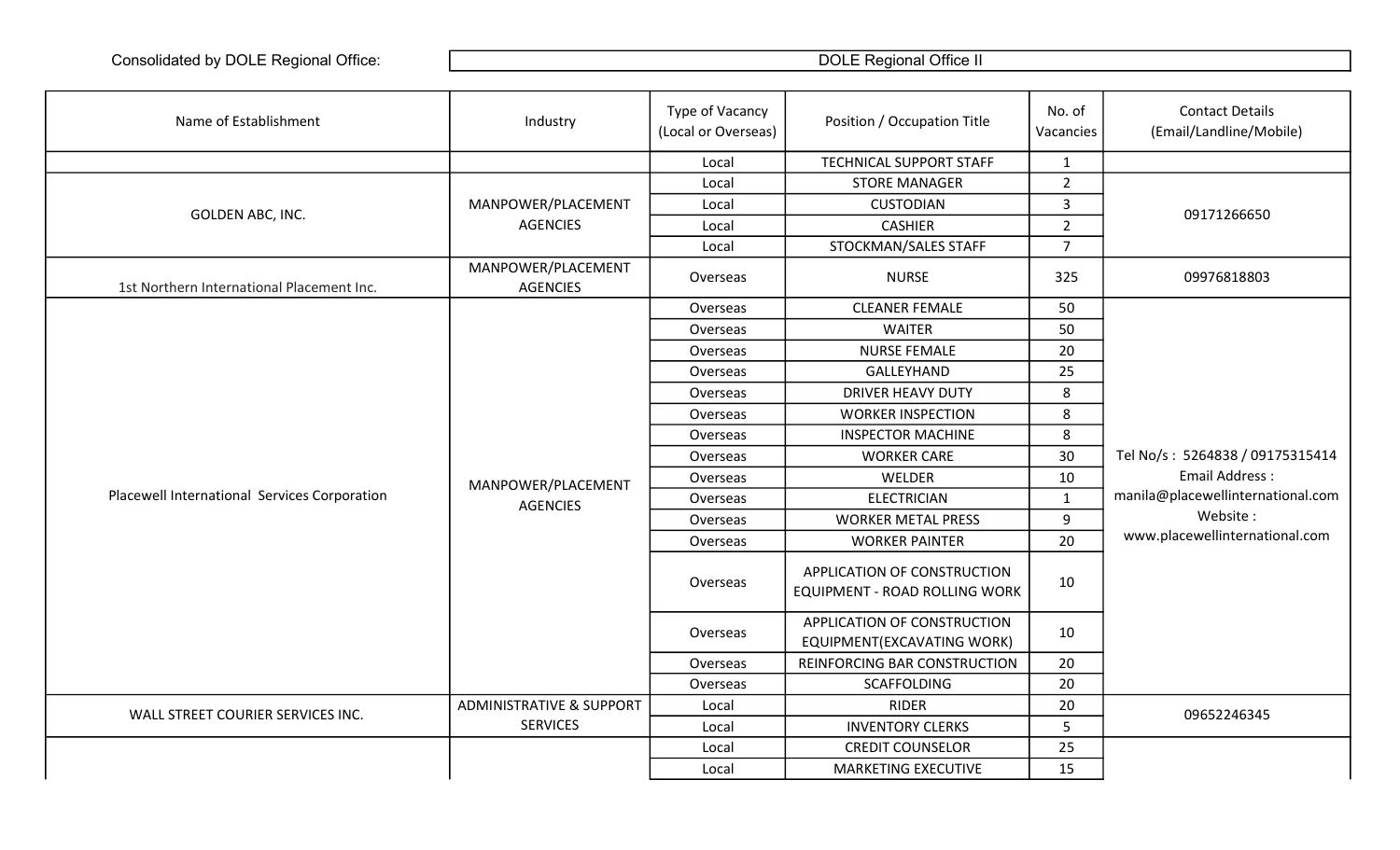| Name of Establishment           | Industry                   | Type of Vacancy<br>(Local or Overseas) | Position / Occupation Title                                                      | No. of<br>Vacancies | <b>Contact Details</b><br>(Email/Landline/Mobile) |
|---------------------------------|----------------------------|----------------------------------------|----------------------------------------------------------------------------------|---------------------|---------------------------------------------------|
| ADVANCE CREDIT CORPORATION      | FINANCIAL INTERMEDIARIES   | Local                                  | <b>MANAGEMENT TRAINEE</b>                                                        | 10                  | 09099362807                                       |
|                                 |                            | Local                                  | LEGAL ASSISTANT                                                                  | $\overline{2}$      |                                                   |
|                                 |                            | Local                                  | <b>INTERNAL AUDIT ASSISTANT</b>                                                  | $\overline{2}$      |                                                   |
|                                 |                            | Local                                  | HR ASSOCIATE                                                                     | $\mathbf{3}$        |                                                   |
| UNIVERSAL LEAF PHILIPPINES, INC | <b>MANUFACTURING</b>       | Local                                  | <b>HVAC TECHNICIAN</b>                                                           | $\overline{2}$      | 09178056935                                       |
|                                 |                            | Local                                  | <b>ENCODER</b>                                                                   | $\mathbf{3}$        |                                                   |
|                                 |                            | Local                                  | <b>SORTERS</b>                                                                   | 660                 |                                                   |
| CAGAYAN ECONOMIC ZONE AUTHORITY | GOVERNMENT                 | Local                                  | <b>Customer Service</b><br>Representative/Online casino<br>dealers/Model dealers | 50                  | 09274350829                                       |
|                                 |                            | Local                                  | <b>REGISTERED NURSE</b>                                                          | $\overline{2}$      |                                                   |
|                                 |                            | Local                                  | HR HEAD                                                                          | $\mathbf{1}$        |                                                   |
| <b>GRUPO TALAVERA</b>           | WHOLESALE/RETAIL SERVICES- | Local                                  | <b>LEASING OFFICER</b>                                                           | $\mathbf{1}$        | 09569070557                                       |
|                                 | <b>DISTRIBUTION</b>        | Local                                  | <b>CASHIER</b>                                                                   | 5                   |                                                   |
|                                 |                            | Local                                  | <b>BAGGER</b>                                                                    | $\overline{5}$      |                                                   |
|                                 |                            | Local                                  | <b>CRS Represenatative</b>                                                       | $\mathbf{3}$        |                                                   |
|                                 |                            | Local                                  | <b>HR Manager</b>                                                                | $\mathbf{3}$        |                                                   |
|                                 |                            | Local                                  | <b>Marketing Manager</b>                                                         | $\overline{3}$      |                                                   |
|                                 |                            | Local                                  | <b>Leasing Manager</b>                                                           | $\mathbf{3}$        |                                                   |
|                                 |                            | Local                                  | <b>HR Supervisor</b>                                                             | $\overline{3}$      |                                                   |
|                                 |                            | Local                                  | Nurse                                                                            | $\overline{3}$      |                                                   |
|                                 |                            | Local                                  | <b>IT Services Officer</b>                                                       | $\mathbf{3}$        |                                                   |
| <b>SM SUPERMALLS</b>            | WHOLESALE/RETAIL SERVICES  | Local                                  | <b>Treasury Supervisor</b>                                                       | $\overline{3}$      | www.smsupermalls.com/careers                      |
|                                 |                            | Local                                  | Cashier                                                                          | $\mathbf{3}$        |                                                   |
|                                 |                            | Local                                  | Ushers                                                                           | $\overline{3}$      |                                                   |
|                                 |                            | Local                                  | Sales Clerk                                                                      | $\overline{3}$      |                                                   |
|                                 |                            | Local                                  | <b>Operations Supervisor</b>                                                     | $\overline{3}$      |                                                   |
|                                 |                            | Local                                  | <b>Ticket Seller</b>                                                             | $\mathbf{3}$        |                                                   |
|                                 |                            | Local                                  | Digital System Operator                                                          | $\overline{3}$      |                                                   |
|                                 |                            | Local                                  | <b>Facilities Supervisor</b>                                                     | $\overline{3}$      |                                                   |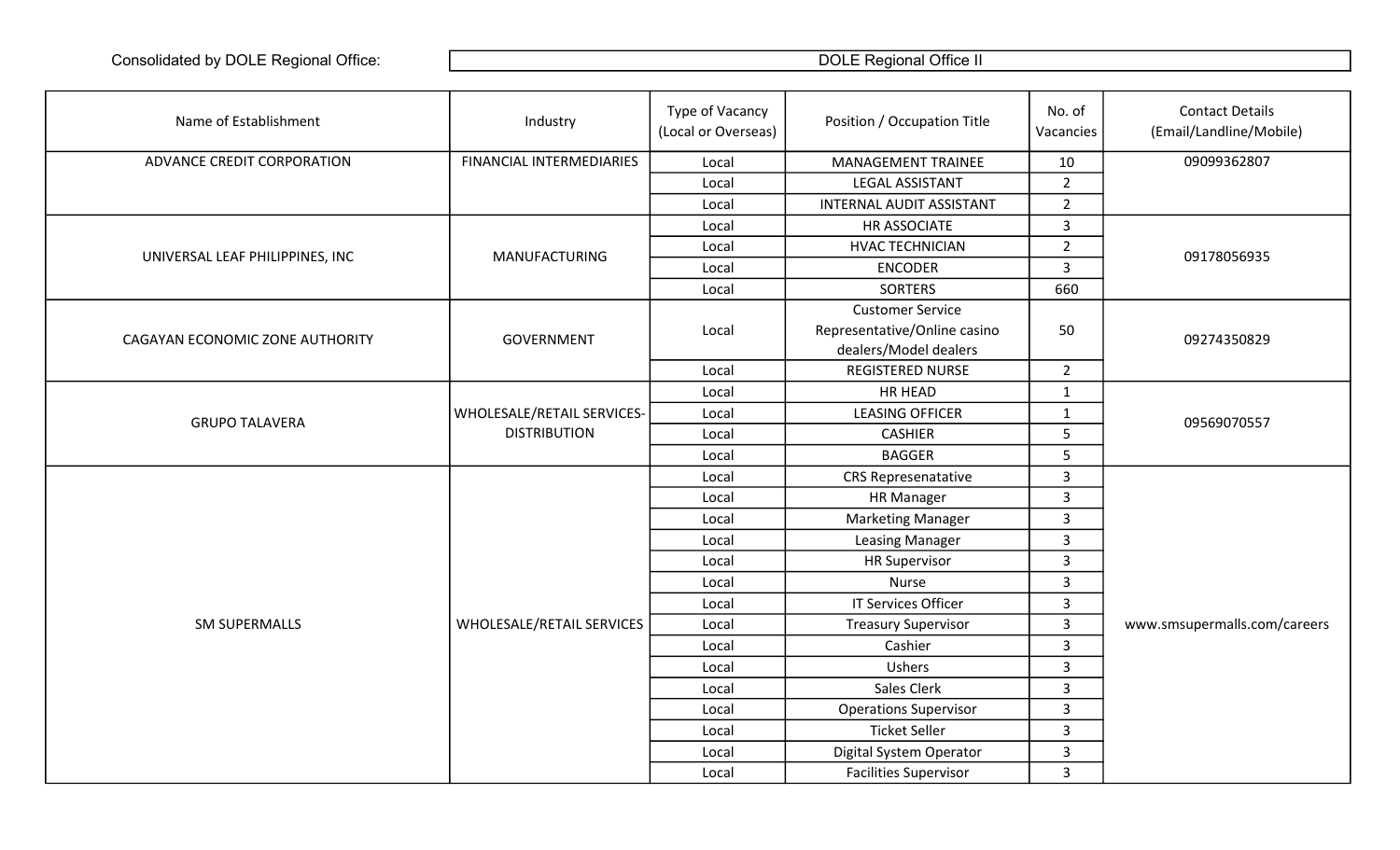| Name of Establishment                              | Industry                                          | Type of Vacancy<br>(Local or Overseas) | Position / Occupation Title                      | No. of<br>Vacancies | <b>Contact Details</b><br>(Email/Landline/Mobile) |
|----------------------------------------------------|---------------------------------------------------|----------------------------------------|--------------------------------------------------|---------------------|---------------------------------------------------|
|                                                    | ARTS, ENTERTAINMENT &                             | Local                                  | <b>SUPERVISOR</b>                                | $2^{\circ}$         |                                                   |
|                                                    |                                                   | Local                                  | <b>CASHIER</b>                                   | $\overline{2}$      | 09154601070 / 09154601010 /                       |
| <b>POLARIS</b>                                     | <b>RECREATION</b>                                 | Local                                  | <b>BINGO HOST</b>                                | $\overline{2}$      | 09154601040                                       |
|                                                    |                                                   | Local                                  | <b>TECHNICAL</b>                                 | $\overline{2}$      |                                                   |
|                                                    |                                                   | Local                                  | <b>Pharmacy Staff</b>                            | $\mathbf{1}$        |                                                   |
|                                                    |                                                   | Local                                  | Radiologic Technologist                          | $\mathbf 1$         |                                                   |
|                                                    |                                                   | Local                                  | <b>Medical Technologist</b>                      | $\overline{2}$      |                                                   |
| SANTIAGO MEDICAL CITY                              | HEALTHCARE                                        | Local                                  | <b>CSR Staff</b>                                 | $\mathbf{1}$        | 09188428441                                       |
|                                                    |                                                   | Local                                  | <b>HMO Clerk</b>                                 | $\mathbf{1}$        |                                                   |
|                                                    |                                                   | Local                                  | <b>Medical Records Clerk</b>                     | $\overline{2}$      |                                                   |
|                                                    |                                                   | Local                                  | <b>Nursing Assistant/Staff Midwife</b>           | $\mathbf{3}$        |                                                   |
|                                                    |                                                   | Local                                  | <b>Staff Nurse</b>                               | 20                  |                                                   |
|                                                    | WHOLESALE/RETAIL SERVICES-<br><b>DISTRIBUTION</b> | Local                                  | <b>OFFICE STAFF</b>                              | $\mathbf{1}$        |                                                   |
|                                                    |                                                   | Local                                  | SALESMAN/JR. SALESMAN                            | $\mathbf{3}$        |                                                   |
| SHERIDAN MARKETING INC.                            |                                                   | Local                                  | <b>AUTOMOTIVE ELECTRICIAN</b>                    | $\mathbf{1}$        | 09358549063                                       |
|                                                    |                                                   | Local                                  | MERCHANDISER                                     | 4                   |                                                   |
|                                                    |                                                   | Local                                  | <b>WAREHOUSE PERSONNEL</b>                       | $\overline{3}$      |                                                   |
| Pacific Solution Mgnt. & Consultancy Services Inc. |                                                   | Local                                  | <b>Female Customer Service</b><br>Representative | 30                  | 09971054265                                       |
| Kui Services Inc.                                  |                                                   | Local                                  | <b>Female Online Card Dealers</b>                | 20                  | 09274350829                                       |
|                                                    |                                                   | Local                                  | Cakeshop Attendant - Santiago<br><b>Branch</b>   | $\mathbf{1}$        |                                                   |
| MRS G CAKESHOP CORPORATION                         |                                                   | Local                                  | Cakeshop Attendant - Alicia Branch               | $\overline{2}$      |                                                   |
|                                                    |                                                   | Local                                  | <b>Field Marketing</b>                           | 5                   |                                                   |
|                                                    | WHOLESALE/RETAIL SERVICES                         | Local                                  | <b>Baker</b>                                     | 5                   | 09363985802                                       |
|                                                    |                                                   | Local                                  | Dishwasher                                       | 5                   |                                                   |
|                                                    |                                                   | Local                                  | Cake Decorator                                   | 5                   |                                                   |
|                                                    |                                                   | Local                                  | <b>Driver</b>                                    | $\overline{4}$      |                                                   |
|                                                    |                                                   | Local                                  | Gaddi Oil Cordon                                 | $\mathbf{3}$        |                                                   |